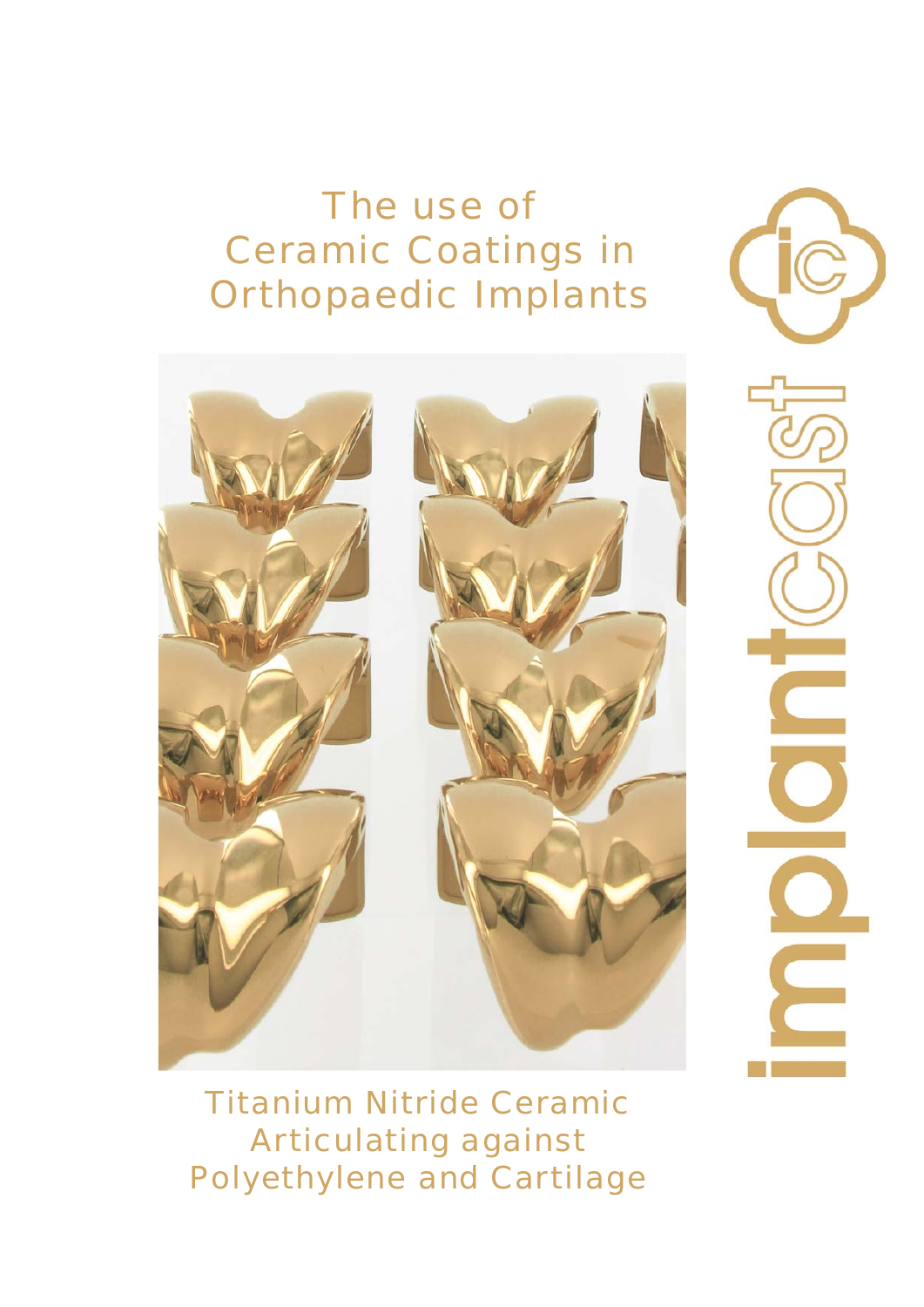#### **Introduction**

Joint replacement arthroplasty is considered to be one of the most successful surgical procedures. Until recently joint replacements have only been carried out on older, less active patients. The success of these joint replacements encouraged the use of artificial joints in younger persons with a more active lifestyle (1). Activity Levels (2, 3) and with it, the revision rates in total knee replacements is considerable higher in younger patients (4). The life expectancy of this younger patient is higher than the lifespan of the average knee or hip implant (5).

The most commonly used orthopaedic implants are of the metal-on-polyethylene type. Polyethylene wear particle induced osteolysis has been identified as the main cause of failure of total knee arthroplasty and especially the occurrence of fatigue-type wear that can destroy a tibial inlay in less than 10 years, is of major concern (6, 7, 8).

# **Parameters Influencing Wear in TKA**

There are numerous parameters influencing the wear of polyethylene components in total knee arthroplasty : the patient's life style, the level and type of stresses on the articulating surfaces, material properties, imperfections of polyethylene components, and the coefficient of friction (9).

# **Improving Implant Design Geometry**

In a knee implant the stress level depends on the load and the contact area between the articulating tibial and femoral components. The contact stresses in many non-mobile bearing knee designs are much higher than previously estimated and can easily exceed the yield point of UHMWPE by as much as 3 times (10).

# **The Mobile Bearing TKA**

The introduction of the Mobile Bearing into the knee designs by Goodfellow and O'Connor and the further improvement of the meniscal bearing design by Buechel and Pappas has lead to the view that three compartmental knee implant design can contribute substantially towards the reduction of polyethylene wear (11, 12, 13, 14).

#### **Contact Area**

In the mobile knee designs, currently available, great differences can be found in the contact area between the femoral implant and the polyethylene articulating counter surface (15,16). The ACS® knee has the highest contact area at extension (where the highest load  $occurs)$  and at  $60^\circ$  of flexion.

#### Age and activity after TKA

| patient Age  | average steps /year |
|--------------|---------------------|
| $< 60$ years | 1.200.000           |
| $>60$ years  | 800.000             |

Fig. 1: Age and activity level

| Failure rate and ages in TKA |                                    |
|------------------------------|------------------------------------|
|                              | age (years) percentage of failures |
| < 65                         | $12\%$                             |
| $65 - 75$                    | 10 $%$                             |
| > 75                         | $4\%$                              |
| Fig. 2: Age and failure rate |                                    |

| Life expectancy (females) |                          |
|---------------------------|--------------------------|
| age                       | expected to live another |
| 50 years                  | 34 years                 |
| 67 years                  | 20 years                 |
|                           |                          |

Fig. 3: Life expectancy





Fig. 5: The ACS® knee implant with Mobile Bearing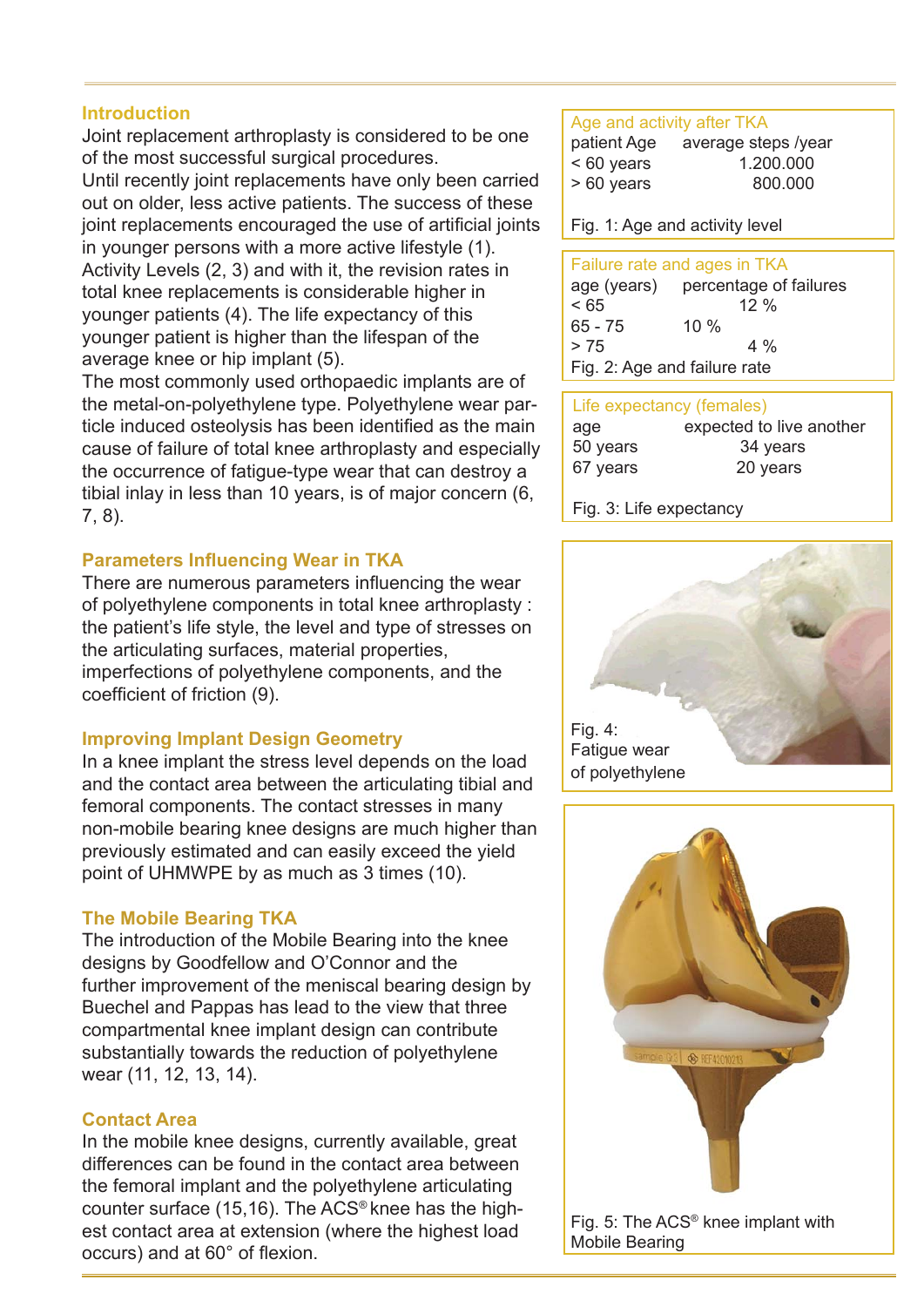



Fig. 7: Ultra High Molecular Weight Polyethylene (UHMWPE)



Fig. 8: Monolithic ceramic femoral component



Fig. 9: Relative hardnesses in Vickers of orthopaedic implant materials

# **The Polyethylene**

Many attempts have been made in the past to improve the wear characteristics of polyethylene, including carbon-fiber reinforcement (PolyTwo™), polymer reprocessing like Hot Isostatic Pressing (Hylamer<sup>™</sup>). Hot Pressing (PCA™) was another attempt to improve the articular surface but was associated with early delamination. It shows clearly that the in vitro investigations may not fully predict the performance in vivo (17).

# **Cross linked Polyethylene**

Laboratory simulation demonstrated that wear resistance of polyethylene improves with increased cross linking of the polymer chains, however it may also change either the amorphous or both the amorphous and crystalline regions of the resulting polymers, potentially affecting mechanical properties and fatigue characteristics. As it looks like Cross Linked PE works well in hip designs, this material for application in knee replacement is still under debate (18, 19). In the ACS® knee standard ram-extruded GUR 1000 Polyethylene (stearate free and Ethylene Oxide sterilized) is used.

### **Metal Substrate**

In the hip, damage or scratching of the metal counterface has been shown to accelerate polyethylene wear and similar data have been found in knees. In the hip the use of ceramic femoral heads ( Alumina™, ZirconiaTM) is recommended which are more damage- and scratch resistant and show extreme lower long term wear rates (20).

**Monolithic Ceramic** components, investigated mainly in Japan, have not shown to reproduce the same clinical longivety as the Cobalt Chromium implants (21).

**Oxidized Zirconium** implants show excellent wear characteristics against polyethylene, but at this time require the use of bone cement for fixation (22, 23).

# **Ceramic Coatings to reduce wear, corrosion and to increase scratch resistance**

- increased hardness of the articulating surface (Fig. 9)

- increased scratch resistance
- lower friction coefficient
- improved wettability
- reduced wear of the counterface
- higher corrosion resistance
- decreased metal ion release
- enhanced bone ingrowth capacity
- increase fatigue strength
- increased biocompatibility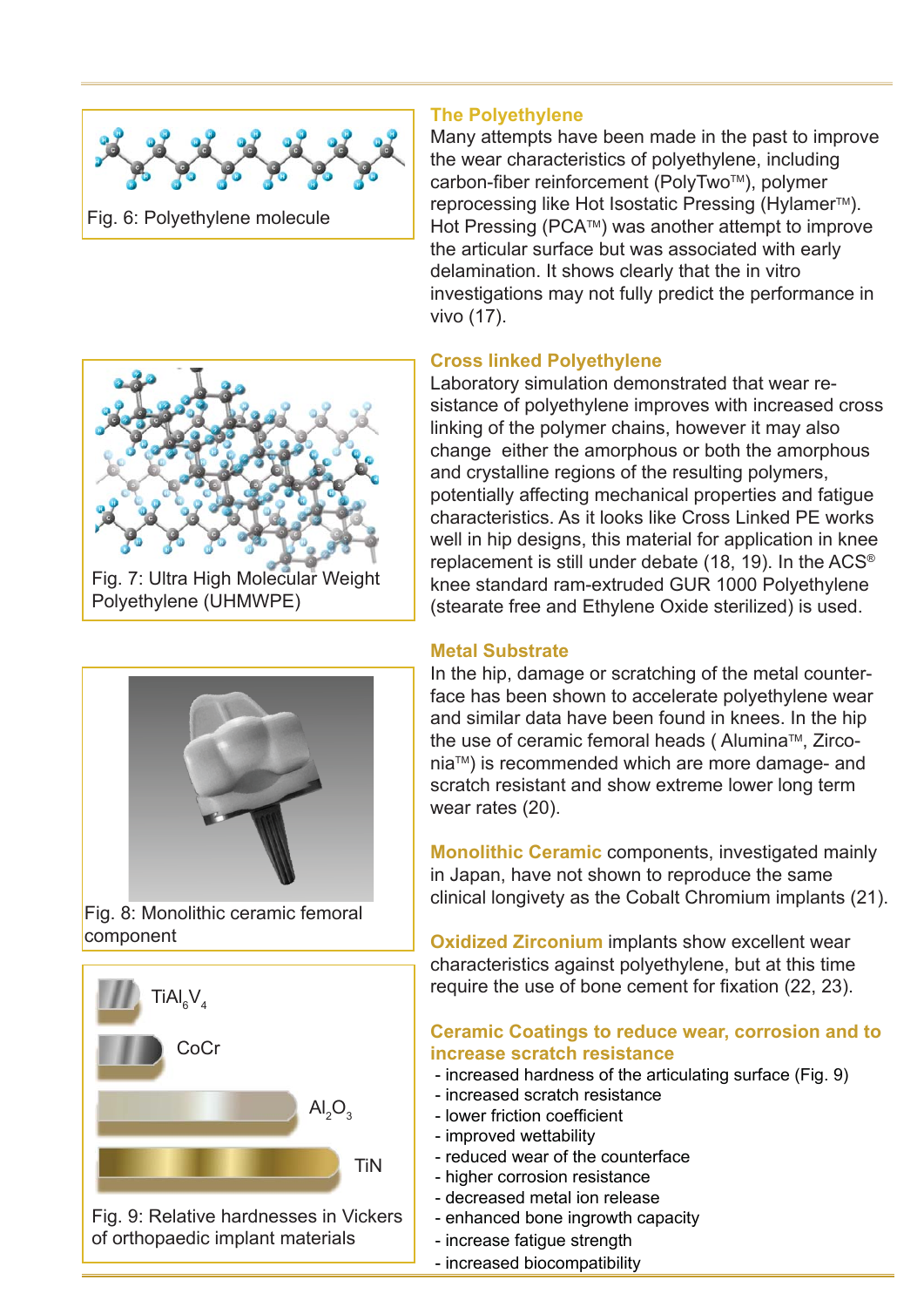#### **Titanium Nitride Coating**

In the late 70 and 80's of the last century, some of the Cobalt Chromium implants had a small Nickel content to add to strength of the implant. Nickel is the primary cause for metal sensitivity, although some patients have shown to be hypersensitive to other metals such as Cobalt and Chromium.

Since the end of the 1990's TiN (Titanium Nitride coatings) have been successfully applied to shield the body from metal ions that could cause allergic reactions (24, 25).

#### **Less Wear from Carbides**

During the casting of orthopaedic components the carbon content of the alloy will form carbides, junctions between metal and carbon. Where these much harder particles protrude the surface they may harm the articulating counterface. By covering these carbides with a harder ceramic this wear will be reduced (26, 27).

#### **Higher resistance to scratch formation**

Wear simulator tests are usually done with implants that come right from production. However it is known that particles in the body such as bone chips and bone cement particles can lead to increased abrasive wear (26). Ceramic coated implants have a higher resistance against scratching (28, 29).

#### **Less deeper Scratches**

The height of the lip of a scratch is directly related to the amount of abrasive wear. TiN coated implant have a lower scratch lip (30).



Fig. 10: Lymphadenitis in a patient with Ni-hypersensitivity after TKA





Fig. 12: Scratched non-coated CoCrMo tibial component



Fig. 13: Height of lip of scratches

#### **Less wear from scratched components**

When a wear simulator test is performed with explanted components it shows the reduction of abrasive wear in TiN coated implants (27).

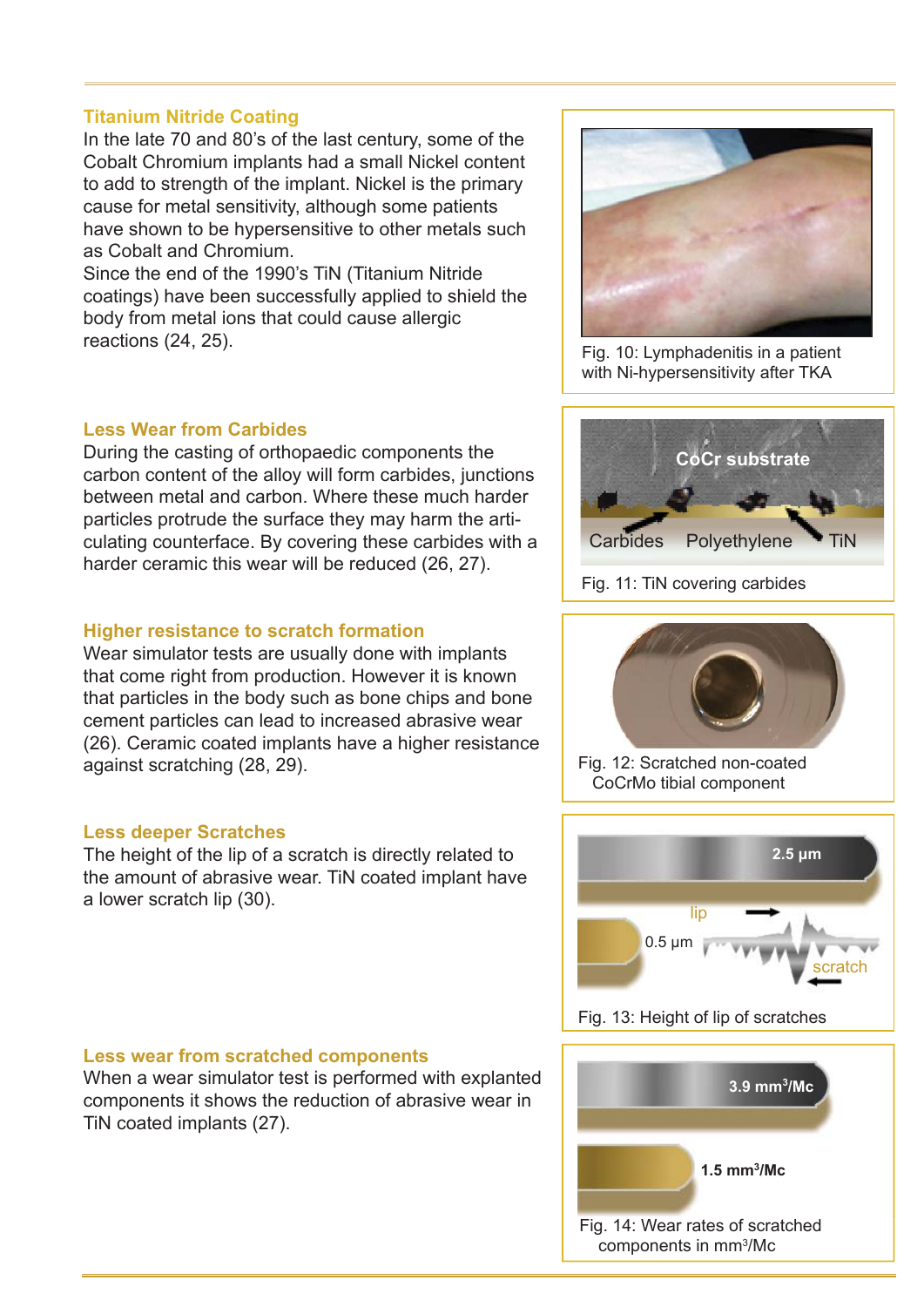

# **Lower Coefficient of Friction**

Wear damage to the articulating surfaces is associated with the frictional forces at the interface. The coefficient of friction depends on the material and the surface finish of the articulating surfaces and the lubricating regimen (31).



Fig. 16: Wettability of non coated and coated femoral components

# **Better Wettability**

**Lower Surface Tension:** 

and TiN coated implants (32).

When placing a droplet of de-ionised water on the surface of an implant, the contact angles can be measured. TiN shows to be more hydrophilic than non coated CrCoMo. A better wettability will increase the lubrication, decreasing the coefficient of friction and this will help to reduce the wear (29, 31).

DOT Rostock established the relation between wettability angle and surface tension of non-coated



Fig. 17: Relation between surface





Fig. 18: Bone ingrowth in TiN coated CoCrMo knee replacement components



# **Better and faster bone ingrowth.**

This lady received a Titanium Nitride coated knee implant, but unfortunately she fell during shopping at 3 months post-operatively. As she tore both collateral ligaments the implant had to be revised for a type with more intrinsic stability. Notice the abundant bone ingrowth on both components (pictures courtesy of Mr D. Woodnutt, consulting orthopaedic surgeon Morriston Hospital Swansea UK).

#### **Less Ion Release**

All implants corrode at a rate determined by their surface area and cause a release of metal ions, In this graph, derived from a test done at the University of Würzburg, Germany it shows that the passive Chromium ion release (without articulation) is reduced to less that 10% at 10 days in NaCl solution (35).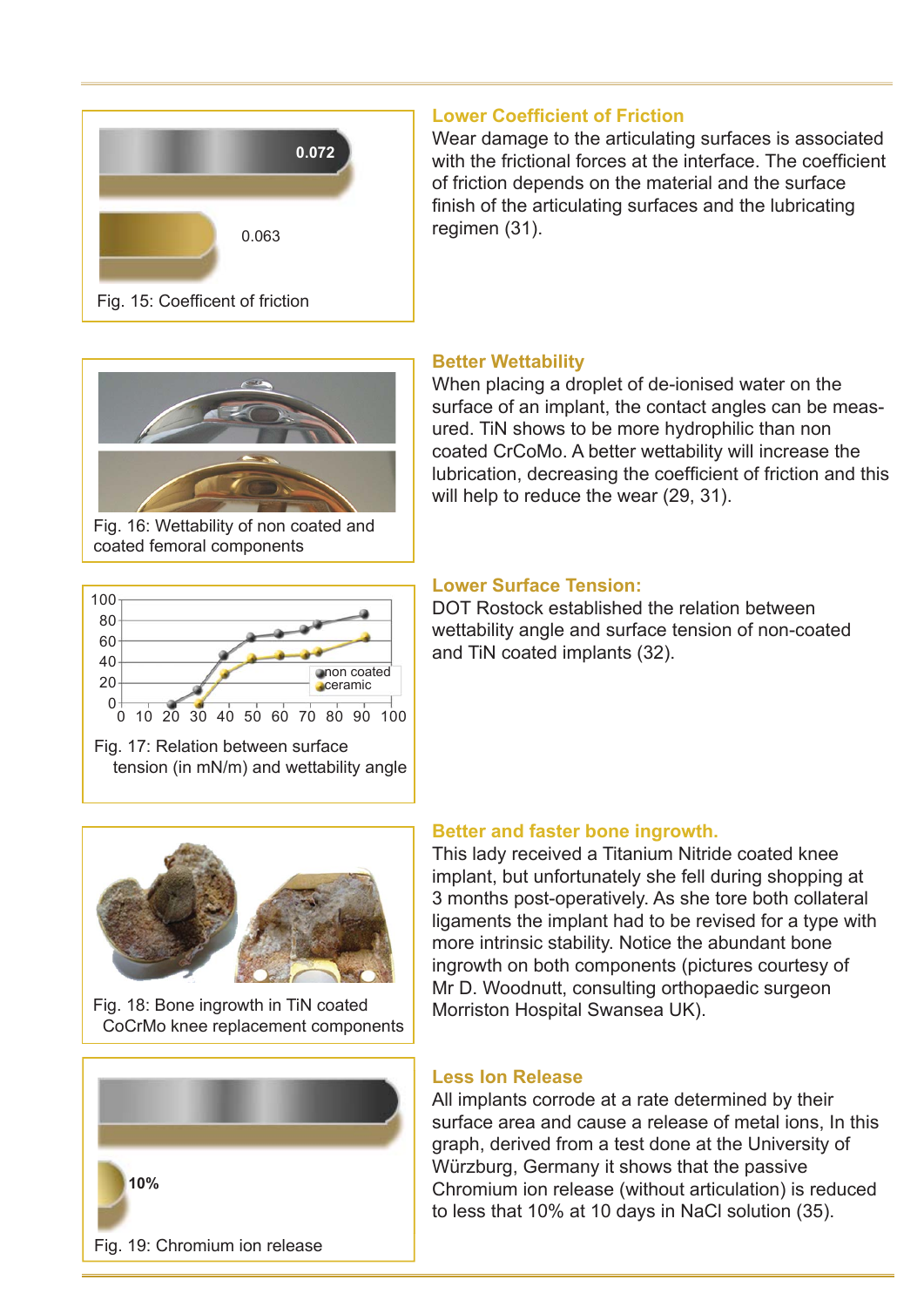#### **Quality Assurance**

The application of the Titanium Nitride Ceramic coating is a Physical Vapour Deposition(\*). The name PVD stands for a wide range of applications each with its own physical characteristics. In order for the coating of an implant to be able to function long term it is crucial that the PVD process is reliable, reproducable and has proven itself in clinical application. Especially the adhesive strength of the coating onto the substrate is of vital importance. Various in-process and batch quality checks are performed.



Fig. 20: TiN coated components

### **Rockwel test**

A diamond cone penetrates the coating layer with defined force. This will deform both the coating and the substrate. Optimal coating will show no delamination (picture left). Insufficient adherence of the coating will result in delamination as seen on the right (31,34).

#### **Bending test**

A metalstrip is included in each batch of implants to be coated. To check the adhesive strength of the coating the strip is bend up to 180°. Uniform crack network is seen without delamination (34).

#### **Technical Data of TiN**

Coating Thickness: 4.5 +/- 1.5 μm Hardness of TiN: 23000 (+/- 2000 MPa) Hardness of CrCoMo: 5000 MPa Adhesion Strength: HF 1-4 Surface Roughness: Ra < 0.03 μm

#### **Pin-on-Disk test**

As the main cause for scratches of implant components may be the presences of bone cement particles, a disk of PMMA bone cement is used against a TiN coated metal disk. No delamination is seen, not even at a load of 500 MPa, which is 50 times higher than the normal, vivo pressure in the knee, being less than 10MPa (26, 31, 34).



Fig. 21: Two PVD coated implants with different adhesive strengths





Fig. 22: Bending test to prove adhesive strengths





magnification 100x magnification 400x



Fig. 24: Pin-on-Disk test of PMMA on TiN coated substrate.

(\*) DOT GmbH Charles Darwin Ring 1A D 18059 Rostock Germany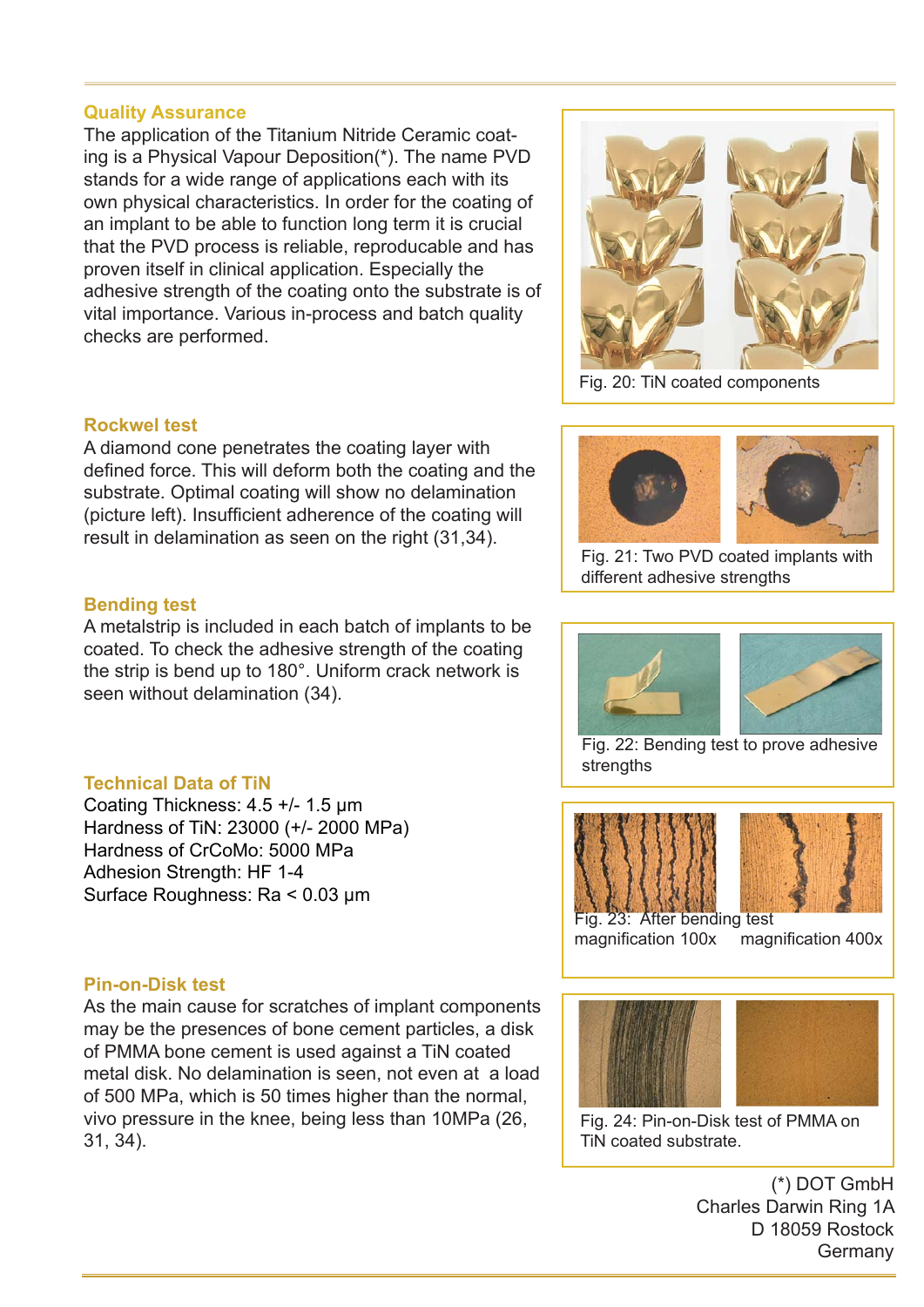

ACS® Mobile Bearing Knee Prosthesis is available in cemented and cementless design and the cemented semi constrained ACS<sup>®</sup> SC version





ACS® Femoral components for cementless fixation with or without HA/TCP





ACS® Cemented Tibia with shaft extension





ACS® SC semi constrained femoral component and detail of the mechanism



28 and 32 mm heads for Hip Implants articulating against polyethylene



# **A selection of implants available with TiN Coating**

Virtually any orthopaedic implant articulating against polyethylene may benefit from the application of a ceramic surface coating.



# **Advanced Ceramic Coated Implant System**

 $\overline{A}$   $\overline{C}$   $\overline{C}$   $\overline{I}$   $\overline{S}$  **Implant System**<br>A special application of ceramic coating on orthopaedic implants is the ACCIS® coating in which a Ceramic Coated surface articulates against a Ceramic Coated Surface. It is available for Total Hip and Resurfacing Hip arthroplasty. A dedicated brochure is available.





Agilon<sup>®</sup> shoulder and Mutars<sup>®</sup> humerus replacement